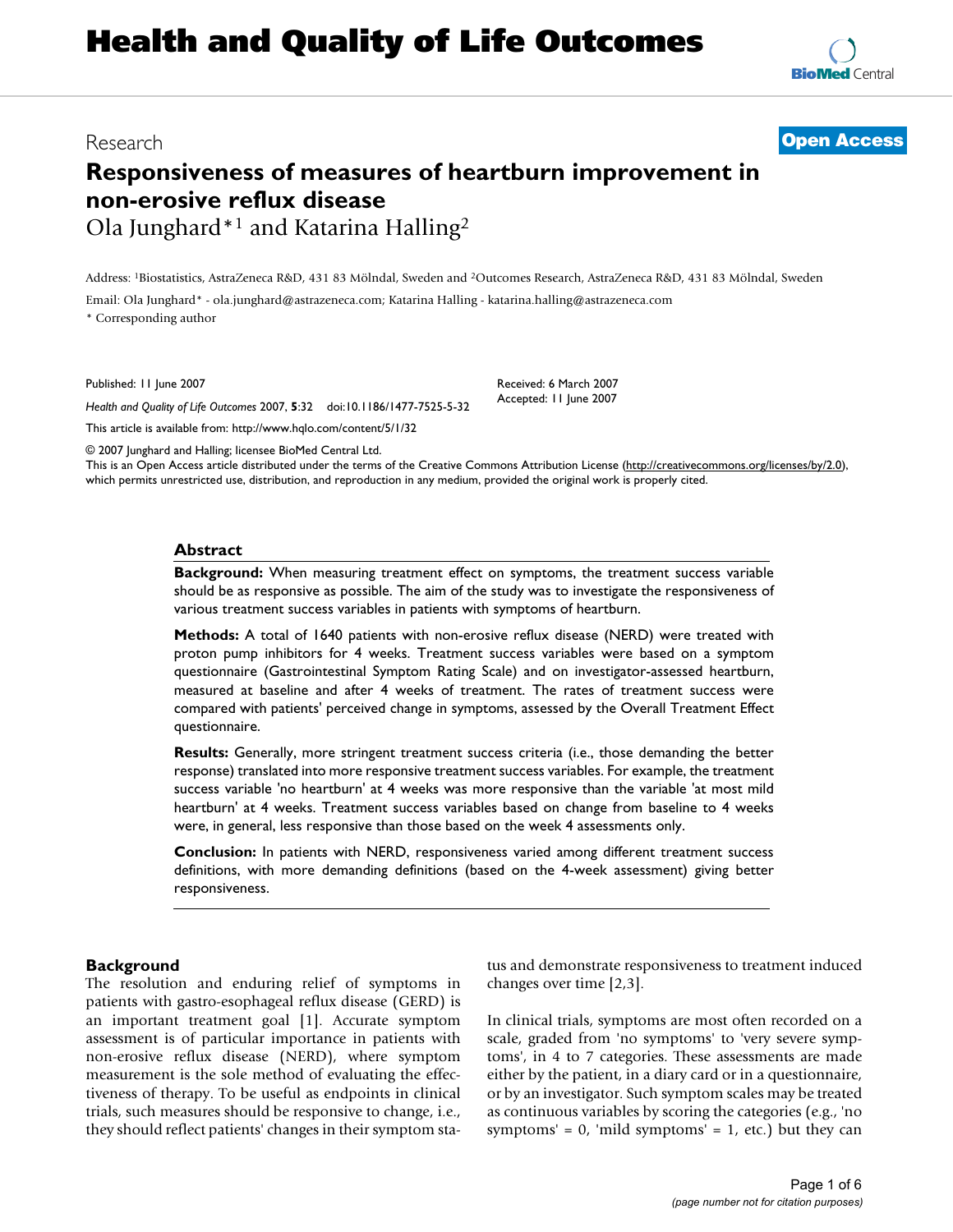also be used to define a dichotomised treatment success variable. When a scale is treated as a continuous variable, responsiveness may be evaluated using indicators such as the effect size and the standardised response mean, or by applying anchor-based methods [3]. Evaluation of responsiveness of symptom scales for upper gastrointestinal symptoms has been reported for scales treated as continuous variables [4-6].

From these symptom scales various treatment success variables may be derived, e.g., complete symptom resolution (i.e., no post-treatment symptoms) or at least one score point improvement since pre-treatment. When comparing treatments in a clinical trial, the results are presented as percentage of patients with treatment success, e.g., percent patients with complete symptom resolution, in each treatment group. Such results may be easier to interpret and communicate than results presented as a mean score change on a symptom scale.

This study examined responsiveness of different treatment success variables, with regard to heartburn, in patients with NERD.

#### **Methods** *Patients*

Data were collected from patients who had experienced heartburn as their main GERD symptom for  $\geq 6$  months. Patients were enrolled if they had suffered heartburn for ≥ 4 days in the week prior to starting the study and had to have normal endoscopy results (i.e., no esophageal breaks) within 14 days of starting treatment.

# *Study design and assessments*

Patient data were pooled from two different studies of similar design and identical entry criteria [7]. In Study A, patients had received once-daily treatment with esomeprazole 40 mg, esomeprazole 20 mg or omeprazole 20 mg and in Study B they had received once-daily treatment with either esomeprazole 20 mg or omeprazole 20 mg. Overall heartburn severity (none, mild, moderate or severe) and the number of days with heartburn, both referring to the last 7 days, were assessed by the investigator at baseline and after 4 weeks of treatment.

Additionally, at baseline and after 4 weeks of treatment, patients answered the Gastrointestinal Symptom Rating Scale (GSRS) questionnaire, which includes 15 items [8]. The items are grouped into five domains, one of which is the Reflux domain, composed of a heartburn item and a regurgitation item. However, investigator assessment of both frequency and severity was done only for heartburn. In order to be comparable with this assessment the GSRS Heartburn item was chosen for this analysis of responsiveness. With reference to the previous 7 days, GSRS uses a Likert scale to assess symptom severity. Categories are scored from 0 to 6: 'no discomfort at all', 'minor', 'mild', 'moderate', 'moderately severe', 'severe', or 'very severe discomfort'.

After 4 weeks of treatment, patients also answered the Overall Treatment Effect (OTE) questionnaire, a questionnaire adapted from the Global Ratings of Change Questionnaire (GRCQ) with the permission of McMaster University, Hamilton, Ontario, Canada [9]. In this questionnaire, patients rated change in heartburn and regurgitation since start of treatment as being 'worse', 'unchanged' or 'better' since study start. If better, then the degree of improvement was rated in categories: 'almost the same, hardly better at all', 'a little better', 'somewhat better', 'moderately better', 'a good deal better', 'a great deal better' or 'a very great deal better'. If worse, the degree of deterioration was rated in a corresponding way. For the purpose of this analysis the original categories were collapsed into the following OTE groups: 'worse' (all 'worse' categories in OTE), 'unchanged', 'somewhat better' ('almost the same', 'a little' and 'somewhat' better categories in OTE), 'a good deal better' ('moderately' or 'a good deal' better categories in OTE), 'a great deal better' and 'a very great deal better'.

The OTE measures refers to change in both heartburn and regurgitation, but heartburn is the dominating symptom. Both at baseline and after 4 weeks, less than 8% of the patients had more severe regurgitation than heartburn. The change rated by OTE should thus mainly reflect changes in heartburn.

# *Responsiveness*

If a patient's health status changes over time, and a variable is able to reflect these changes, then this variable is responsive to change. In this evaluation of responsiveness we used the OTE subgroups described above for assessing the change in patients' health status. For continuous variables the magnitude of the effect size or standardised response mean may be used as a quantitative measure of responsiveness. Here we examined dichotomous treatment success variables and instead looked at the proportion of patients with treatment success in the different OTE subgroups.

For effective treatments where a relatively large number of patients get 'a very great deal better', a quantitative measure comparing responsiveness of treatment success variables may be the difference in treatment success rate between patients recording 'unchanged' and those recording 'a very great deal better' on the OTE questionnaire. The greater this difference, the better the responsiveness of the variable. There should also be a consistent increase in treatment success rate as the level of improvement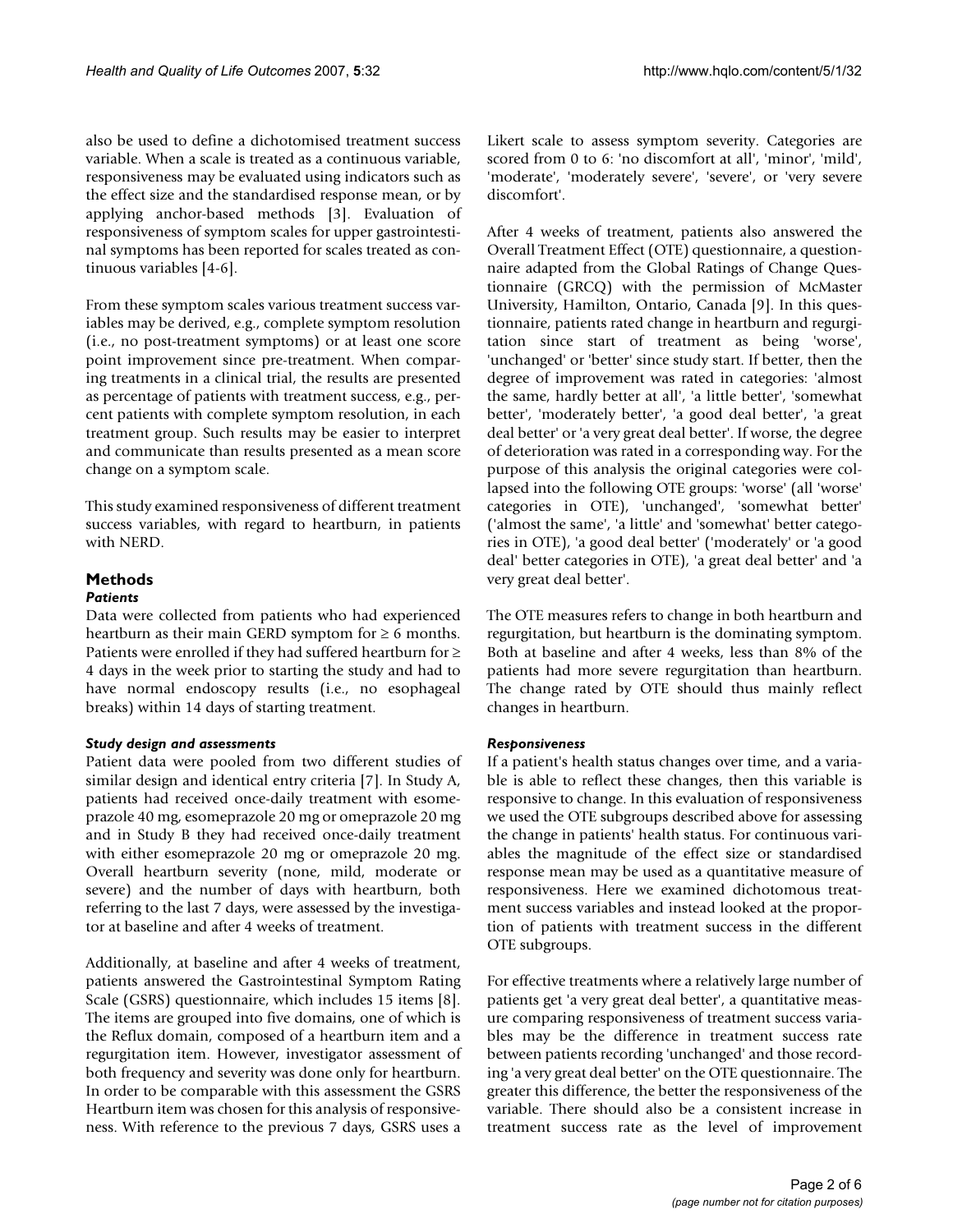increases. Thus, for patients who state that their symptoms have improved since pre-treatment, there should be a larger treatment success rate than for patients who state that their symptoms have not improved.

## *Statistical analysis*

The following treatment success variables, based on the 4 week assessment only, were examined:

- Based on the Heartburn item of GSRS: 3 success variables, defined as 'no heartburn', 'at most minor heartburn', and 'at most mild heartburn'

- Based on investigator-assessed heartburn severity: 2 success variables, defined as 'no heartburn' and 'at most mild heartburn'

- Based on investigator-assessed heartburn frequency: 3 success variables, defined as 'at most 1 day', 'at most 2 days' and 'at most 3 days' with heartburn during the last 7 days prior to the 4-week visit.

The following variables, based on improvement from baseline to 4 weeks, were also examined:

- Improvement in GSRS heartburn item by at least 1 score unit, at least 2 score units and at least 3 score units

- Improvement in GSRS Heartburn item by at least 50%

- Improvement in investigator-assessed heartburn severity by at least 1 grade

- Improvement in investigator-assessed heartburn frequency by at least 1, 2 and 3 days.

# **Results**

In total, data from 1640 patients with investigator assessment, GSRS and OTE recordings made on the same day were included in the analysis. Most patients had no heartburn at 4 weeks (61.3% according to investigator's assessment and 60.3% according to GSRS). Baseline demographics and clinical characteristics are summarised in Table 1.

Treatment success rates by OTE groups are presented numerically in Table 2 and graphically in Figures 1, 2, 3, 4. Treatment success variables based on the post-treatment assessments only are shown in Figures 1 (GSRS Heartburn item) and 2 (investigator-assessed heartburn). In general, the more stringent (or hard to achieve) the success criterion, the better the responsiveness as measured by the difference in success rates between patients being 'unchanged' and those being 'a very great deal better' according to OTE. For example, the difference in success **Table 1: Baseline demographics and clinical characteristics of the pooled study population (n = 1640)**

| <b>Characteristic</b>                                                            | Patients (%)* |
|----------------------------------------------------------------------------------|---------------|
| Male:Female                                                                      | 47:53         |
| Age, years                                                                       |               |
| $50$                                                                             | 54            |
| 50 to $< 65$                                                                     | 34            |
| >65                                                                              | 12            |
| History of heartburn episodes                                                    |               |
| $<$ 12 months                                                                    | $\mathsf{L}$  |
| $I-5$ years                                                                      | 35            |
| >5 years                                                                         | 53            |
| Overall heartburn severity during the previous 7<br>days (investigator-assessed) |               |
| Mild                                                                             | 21            |
| Moderate                                                                         | 62            |
| Severe                                                                           | 18            |

\*Values do not necessarily total 100% due to rounding.

rate between those who were 'a very great deal better' according to OTE and those who were 'unchanged' was 74.5 percentage points (87.8% minus 13.3%) for the variable 'no heartburn' according to GSRS Heartburn item (Figure 1 and Table 2). This difference decreased to 61.8 percentage points for the variable 'at most minor heartburn' and to 39.3 percentage points for the variable 'at most mild heartburn'. The general observation that a more stringent criterion gives better responsiveness in this population of patients also applied to success variables based on improvement from baseline, as can be seen in Figures 3 (GSRS Heartburn item) and 4 (investigatorassessed heartburn). For example, in Figure 3, the treatment success variable 'at least 1 score unit' improvement in GSRS Heartburn score is less stringent (or easier to achieve) than 'at least 2 score units' improvement, which in turn is less stringent than 'at least 3 score units' improvement. For these variables the difference in success rate between those who were 'a very great deal better' and those who were 'unchanged' was 38.2 percentage points, 63.4 percentage points and 71.4 percentage points, respectively.

# **Discussion**

Responsiveness relates to the ability to detect changes when a patient improves or deteriorates. When choosing a treatment success variable to be used in a clinical trial, responsiveness is one of the key properties. Patients on a less effective drug will experience less improvement (which is captured by the OTE) than patients on a more effective drug. In order to make the difference in improvement as visible as possible in terms of a difference in treatment success rates, the treatment success variable should be as responsive as possible.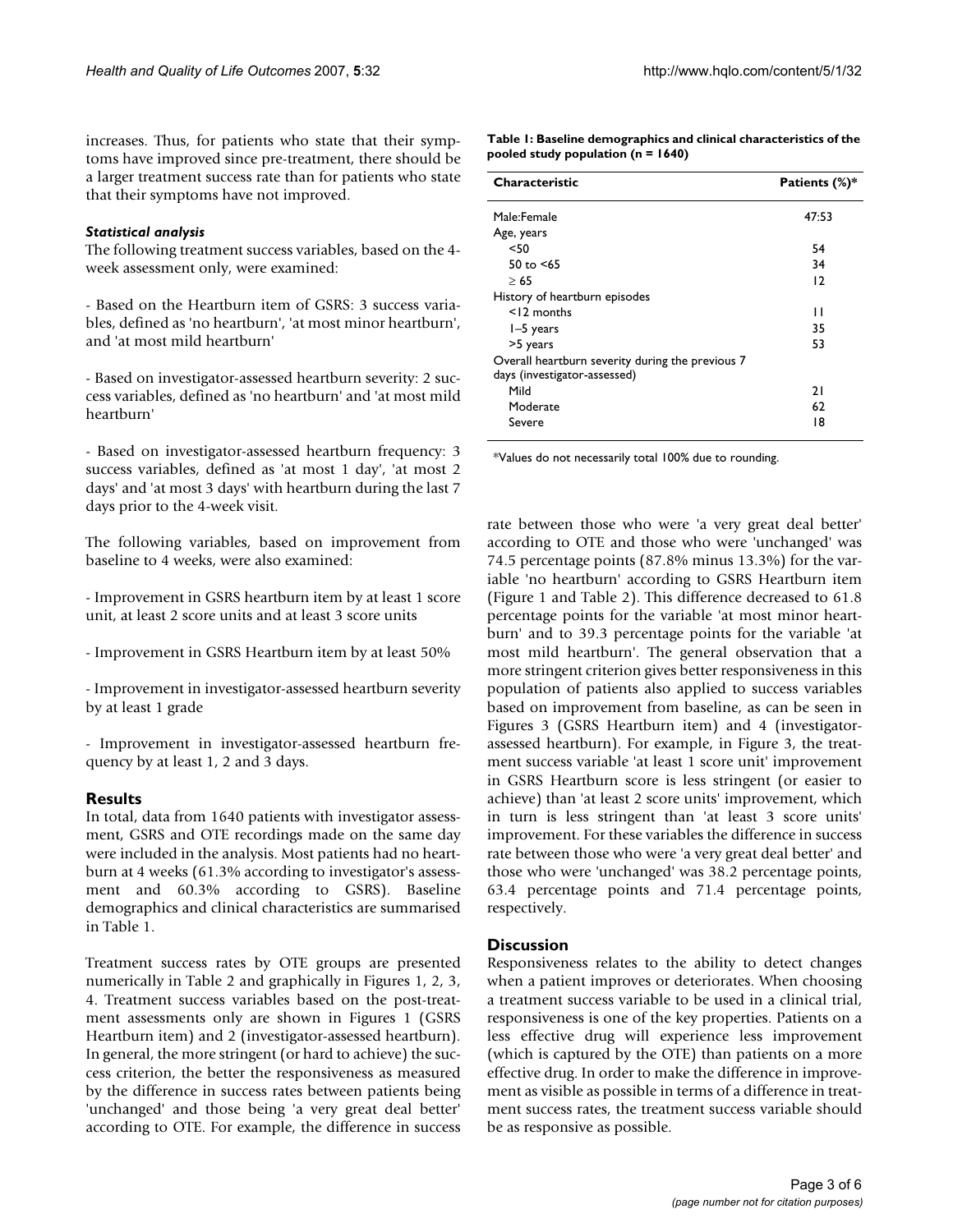|                                       | <b>Treatment success definition</b> |                          |                               |                                      |                                       |                                         |                     |  |
|---------------------------------------|-------------------------------------|--------------------------|-------------------------------|--------------------------------------|---------------------------------------|-----------------------------------------|---------------------|--|
|                                       | Worse<br>$(n = 35)$                 | Unchanged<br>$(n = 181)$ | Somewhat better<br>$(n = 83)$ | A good<br>deal better<br>$(n = 247)$ | A great deal<br>better<br>$(n = 314)$ | A very great deal better<br>$(n = 780)$ | All<br>$(n = 1640)$ |  |
| <b>GSRS</b> score at 4 weeks          |                                     |                          |                               |                                      |                                       |                                         |                     |  |
| $0$ (no HB)                           | 5.7                                 | 13.3                     | 21.7                          | 32.0                                 | 57.6                                  | 87.8                                    | 60.3                |  |
| $\leq$ 1 (minor HB)                   | 17.1                                | 35.4                     | 55.4                          | 66.4                                 | 84.1                                  | 97.2                                    | 79.4                |  |
| $\leq$ 2 (mild HB)                    | 37.1                                | 59.7                     | 86.7                          | 88.3                                 | 95.2                                  | 99.0                                    | 90.4                |  |
| Inv-assessed severity                 |                                     |                          |                               |                                      |                                       |                                         |                     |  |
| $0$ (no HB)                           | 8.6                                 | 14.4                     | 20.5                          | 34.8                                 | 61.1                                  | 87.4                                    | 61.3                |  |
| $\leq$ 1 (mild HB)                    | 34.3                                | 61.3                     | 85.5                          | 86.6                                 | 95.5                                  | 98.7                                    | 90.1                |  |
| <b>Inv-assessed frequency</b>         |                                     |                          |                               |                                      |                                       |                                         |                     |  |
| $\leq$ 1 day with HB                  | 8.6                                 | 17.1                     | 31.3                          | 44.9                                 | 71.0                                  | 92.2                                    | 67.9                |  |
| $\leq$ 2 days with HB                 | 8.6                                 | 24.9                     | 43.4                          | 56.7                                 | 80.3                                  | 96.2                                    | 74.8                |  |
| $\leq$ 3 days with HB                 | 17.1                                | 30.4                     | 55.4                          | 70.9                                 | 86.9                                  | 98.2                                    | 80.5                |  |
| No. of score units improved in GSRS   |                                     |                          |                               |                                      |                                       |                                         |                     |  |
| $\geq$ 1                              | 31.4                                | 60.8                     | 83.1                          | 85.4                                 | 91.7                                  | 99.0                                    | 89.1                |  |
| $\geq 2$                              | 28.6                                | 33.7                     | 59.0                          | 70.0                                 | 82.8                                  | 97.1                                    | 79.9                |  |
| $\geq$ 3                              | 20.0                                | 21.0                     | 39.8                          | 47.0                                 | 69.7                                  | 92.4                                    | 69.1                |  |
| $\geq$ 50% improvement in GSRS        | 25.7                                | 25.4                     | 49.4                          | 62.3                                 | 78.0                                  | 96.8                                    | 76.2                |  |
| $\geq$ I grade (lnv) improvement      | 45.7                                | 68.5                     | 89.2                          | 91.1                                 | 96.5                                  | 99.0                                    | 92.3                |  |
| Improvement in Inv-assessed frequency |                                     |                          |                               |                                      |                                       |                                         |                     |  |
| $\geq$ 1 day                          | 42.9                                | 48.1                     | 68.7                          | 85.0                                 | 92.0                                  | 99.4                                    | 87.4                |  |
| $\geq$ 2 days                         | 28.6                                | 39.2                     | 57.8                          | 77.3                                 | 90.1                                  | 98.8                                    | 83.8                |  |
| $\geq$ 3 days                         | 17.1                                | 28.7                     | 50.6                          | 66.8                                 | 85.0                                  | 97.7                                    | 78.9                |  |

**Table 2: Percentage of patients with treatment success for heartburn by overall treatment effect group**

GSRS = Gastrointestinal Symptom Rating Scale; HB = heartburn; Inv = investigator.



## **Figure 1**

**Responsiveness of Gastrointestinal Symptom Rating Scale-assessed heartburn at 4 weeks**. Treatment success rate for variables based on the 4-week assessment of the GSRS Heartburn item, by Overall Treatment Effect classification after 4 weeks of treatment; HB, heartburn.



# Figure 2

**Responsiveness of investigator-assessed heartburn at 4 weeks**. Treatment success rate for variables based on the 4-week investigator assessment of heartburn, by Overall Treatment Effect classification after 4 weeks of treatment; HB, heartburn.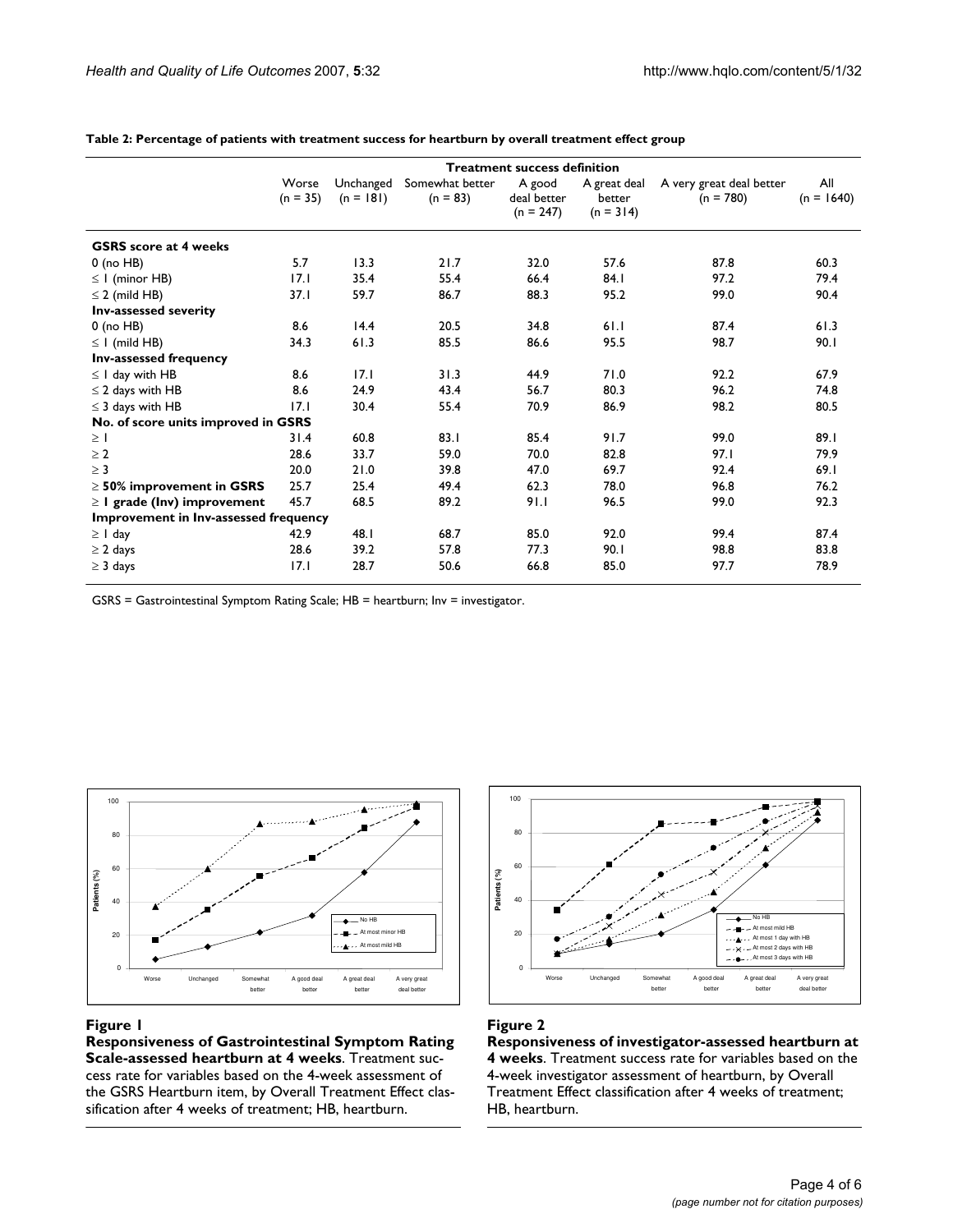

## Figure 3

**Responsiveness of Gastrointestinal Symptom Rating Scale (GSRS)-assessed heartburn, in terms of improvement from baseline to 4 weeks**. Treatment success rate for variables based on improvement from baseline to 4 weeks according to the GSRS Heartburn item, by Overall Treatment Effect classification after 4 weeks of treatment.

When treating patients with symptoms of heartburn with a proton pum inhibitor, the effect is rather dramatic. Among the patients examined in this study, 48% (780/ 1640, Table 2) rated their change as 'a very great deal better'. With almost half of the patients being 'a very great deal better' we believe that the difference in success rates between these patients and patients being 'unchanged' is a relevant measure of responsiveness when comparing different treatment success variables. In other situations, where patients experience a smaller change, other measures of responsiveness may be more relevant.



#### Figure 4

#### **Responsiveness of investigator-assessed heartburn, in terms of improvement from baseline to 4 weeks**.

Treatment success rate for variables based on improvement from baseline to 4 weeks, according to investigators' assessment, by Overall Treatment Effect classification after 4 weeks of treatment.

In evaluations of a clinically relevant change the categories 'almost the same, hardly better at all' and 'almost the same, hardly worse at all' are usually included in the 'unchanged' group. However, in this evaluation of responsiveness we did not include these categories in the 'unchanged' group. Few patients rated their change in these two categories (8 patients in total) and including these patients in the unchanged group would have had a minimal impact on the calculated success rates.

In this study, the treatment success variables with the best responsiveness were 'at most 1 day with heartburn' (investigator-assessed) and 'no heartburn' (investigator-assessed or according to GSRS) and these should be candidates for use in future GERD trials. The primary variable for the trials that were analysed in this study was in fact 'no heartburn' (according to the investigator assessment). Treatment success variables should also be realistic in order to be useful in everyday clinical life. For example, a patient reaching the criterion 'no heartburn' will have less symptoms than the healthy normal population where occasional heartburn is common. Allowing for one day per week with heartburn may be a more realistic outcome measure.

Change from baseline generally gave a lower responsiveness than 4-week assessments. If the heartburn response at 4 weeks depends on the baseline heartburn severity, in that patients with more severe heartburn tend to have mild heartburn after treatment, and patients with mild baseline heartburn tend to have no heartburn after treatment, a success variable based on change from baseline may be desirable. However, in these trials there was no such clear tendency. For example, the success rate of the 'no heartburn' variable was 61, 63 and 58 percentage points, respectively, for patients with mild, moderate and severe heartburn at baseline.

Previous studies on the responsiveness of symptom assessments for NERD have been made in terms of mean score of a symptom scale. This study has evaluated responsiveness in terms of percentage of patients with treatment success with regard to heartburn, and compared the responsiveness of different treatment success variables. One finding is that treatment success variables based on change from baseline to 4 weeks seem to be less responsive than those based on the week 4 assessments only; another finding is that more stringent treatment success criteria seems to translate into more responsive treatment success variables.

# **Conclusion**

To conclude, this study shows that responsiveness varied among different treatment success definitions with acidsuppressive therapy in the setting of NERD, with more